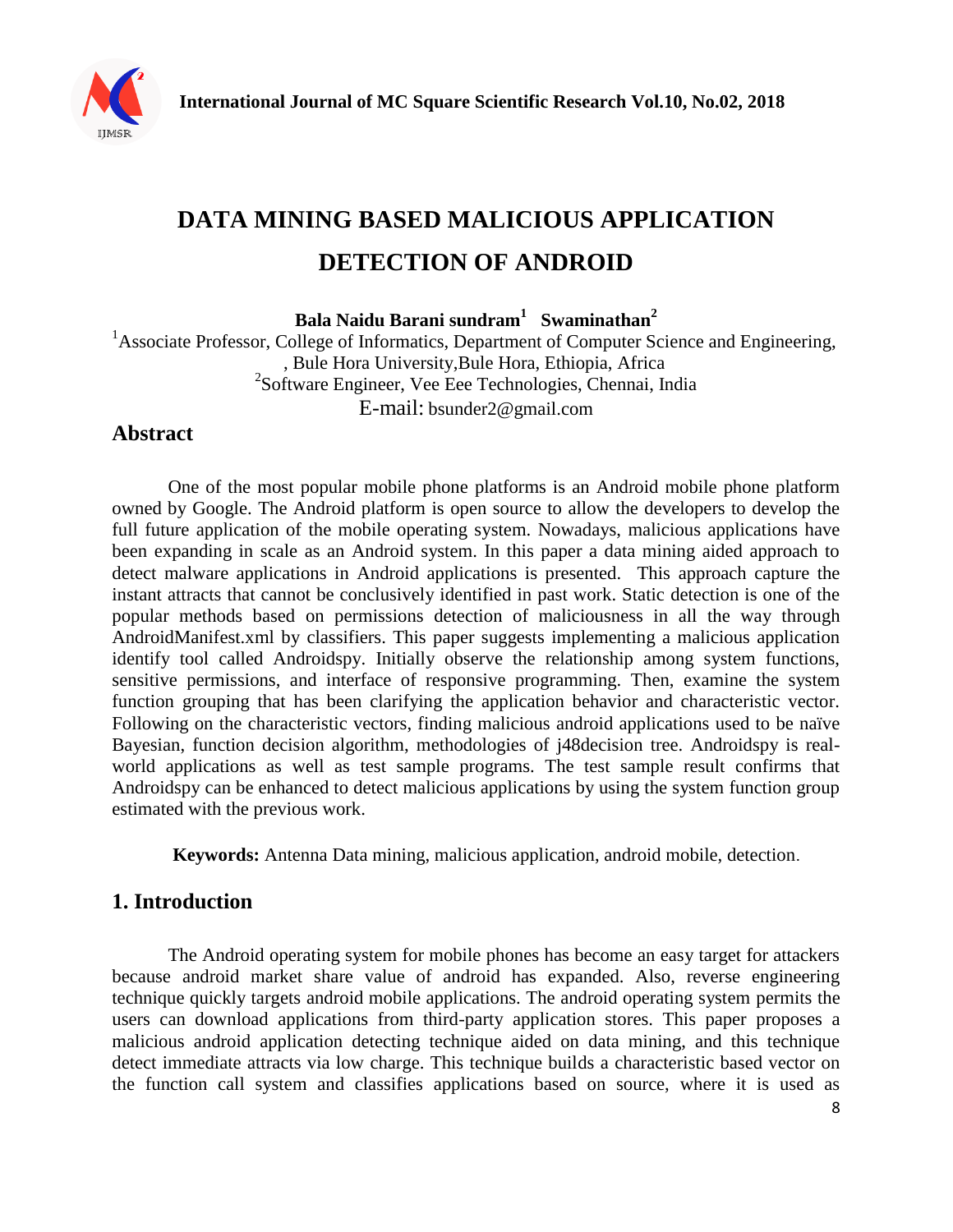

information of the particular classifier. Compared via above techniques, the energetic finegraineded applications solve the problems of static detecting against obfuscation and encryption capability. They are capable of detecting the instant attack with explaining about application behavior at the range of build characteristic vector. In the application testing, the application is classified with an agreement. The success rate of detection is increase based on useful types with decrease false positives through the statistics. To secure applications users from threats of malicious, more techniques have been suggested. But static detection is fully based on the code evaluation at concerned patterns. Although few static analyses have been succeeded, several obfuscation techniques have developed. Dynamic based analysis method is one of the popular methods of Performance – based identification method, which makes run the apk files in several platforms to analyze logs of run time.

#### **2. Related Works**

In [1] implementing our method on total applications is 100 (70 application benign, 30 malware application) as well as outcome prove that TRP is 96% through accuracy is 77 and F1 is 0.85. In [2] our method generalizes all applications. Sample outcomes on real-worldld applications with above 1000 malware application as well as 1000 benign applications samples validate the performance of the algorithm. In [3] our evaluation techniques of both methods show an F- score 95% as well as F- measure 89% for classification and permission-based on source code and classification model. In [4] compare between state  $-$  of  $-$  the art methods and SIGPID, the result shows the SIGPID is an effective way of identifying 93% of malware. As well as 91 % new malware/ unknown malware samples.

In [5] this method preferred for rapid examination of the application of Android files as well as information about suspicious applications. In [6] Sream framework, represent developed to allow rapid major scale verification of mobile application malware along with machine learning classifiers. In [7] a preliminary outcome shows that prediction reaches of accuracy is 86%, as well as f-Score, is 0.85. The dataset value is increased; the identifying accuracy increases simultaneously. In [8] purposely evaluate 8,000 applications; MD accuracy improves 10 % compared with the fate of the art antivirus protection systems. The parallel Storm Droid, and streaminglized process improves efficient rate by three times.

In [9] explained the latest feature sets, which resolve the problems of earlier studies in mobile application malware identification as well as analyze the performance of malware detection of machine learning classifiers. In [10] Androidetect test real-world applications as well as sample programs. The sample outcomes show that Androidetect can identify more malicious Android applications. In [11] this structure is used to improving the presentation of both FFT and MIMO – OFDM and also decrease the complexity of the hardware components. In [12] the main aim of the project is to reach the warning information about disaster quickly via the internet as well as made it available to these when need it. In [13], the filter segments of the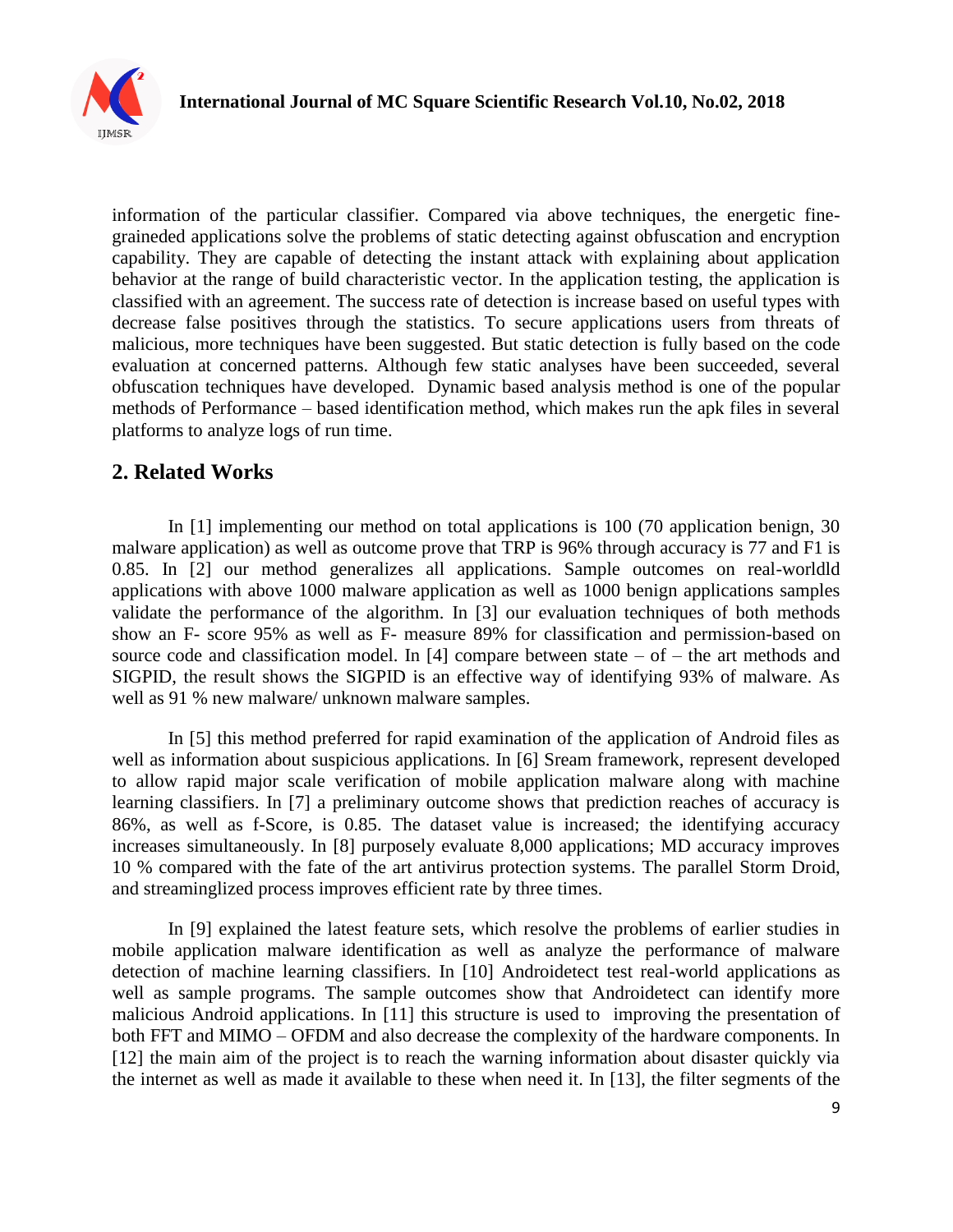

focal scheme to restrict content message as well as the short classifier. Based on trail evolutions, this method performs well, recall as well as F1 score on the dataset. In [14] implement firewall policy based on visualization tool called firewall anomaly management environment. That approaches show how efficiently discover as well as solve anomalies in the firewall. In [15] user can interfere with the device using input touch buttons which is useful when the user doesn't have a mobile phone as well as connectivity of data.

In this paper proposed the framework of malware detection based on data mining for android applications devices. The main contributions of this paper are:

- The detailed description of extract permissions in apk files.
- The explanation of reduction as well as Information Gain(IG)
- Machine learning classifiers are used to perform empirical validations and make compare the performance of different weka based classifiers to different datasets.

Purposefully collected 170 applications from several android stores. The collection of applications consists of 100 benign applications as well as 70 malware applications. The malware detected applications from Contagio malware dump attached. Benign applications files were downloaded from the google application play store.

### **3. PROPOSED DESIGN**

This paper proposes a malicious Android application identification method based on data mining, which implements in Androidspy tool to identify malicious applications. This tool is extracting the characteristics of the android applications using the hook technology, the process of injection technology, and interproceduralal communications that construct the eigenvectors. The algorithm for Androidspy tool specially designed to classify of normal applications and malicious applications called function class judgment algorithm. The data mining algorithms called the decision tree as well as naïve Bayesian. These are used to test classifiers and train set. The Androidspy tool contains two major modules namely analysis module and access module, the access module used to acquire character log for each and every eigenvector. The transformed eigenvector for security threatens to inculcate classifier, this type of classifiers used to identify the malicious application. The structure to represent the Androidspy identification system is shown in Fig.1.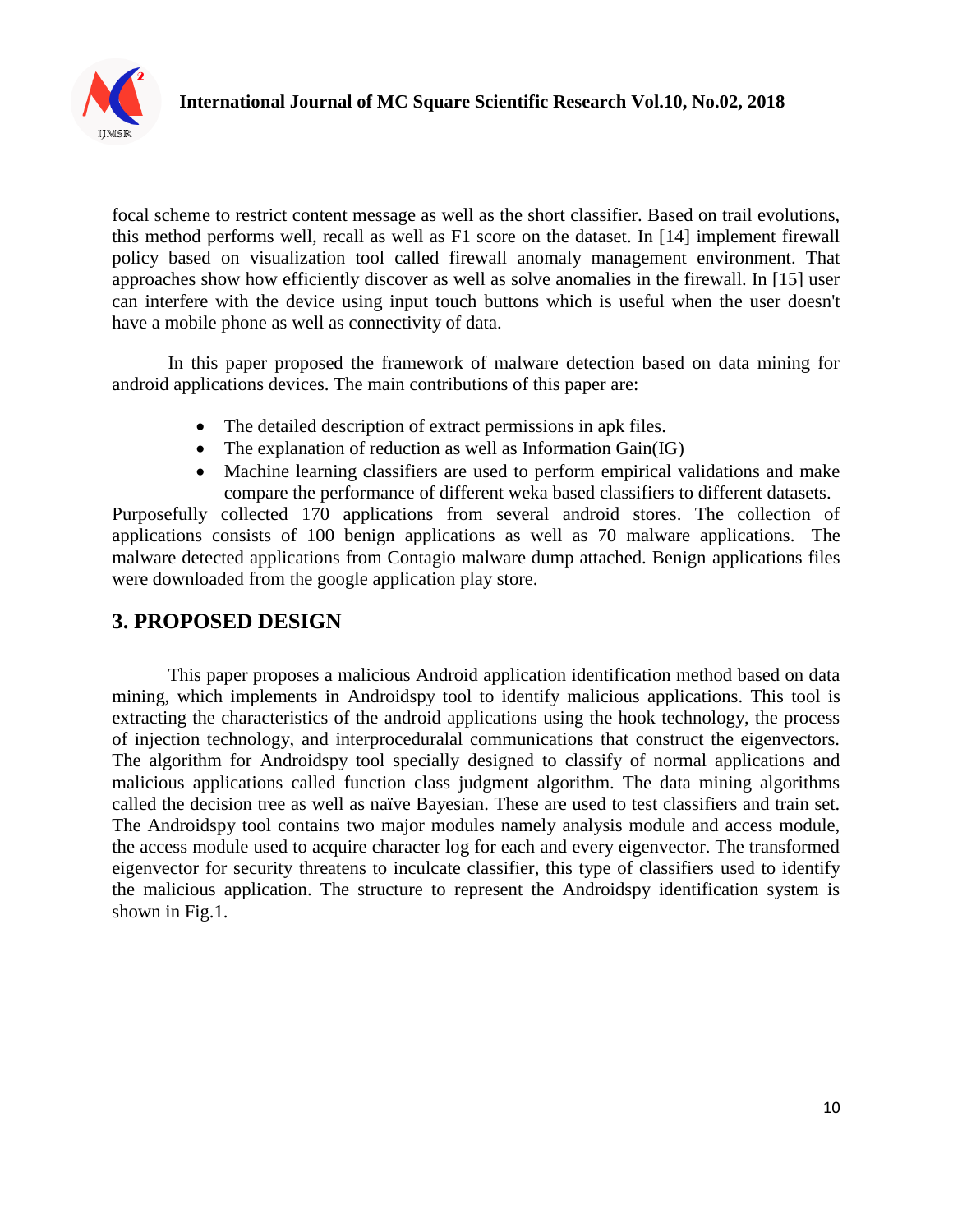



**Figure. 1 Androidspy identification system structure**

#### **A. ACCESS MODULE**

1) Infusion technique: We follow the hook technology as well as the injection of code technology to finish the interception system calling functions during the process of malicious application samples. To complete the interception function, the .so file attached with the server system to restore the IOCTL function.

2) Analysis: We must complete the analysis of system calls in Android system using Binder mechanism for the communication process. To check system sensitive as well as function calls system for the process using Binder communication system. The Binder communication system has a set of rules for analyzing the write and read command. It can get two types of parameters for intercepted function as well as realize the data analysis.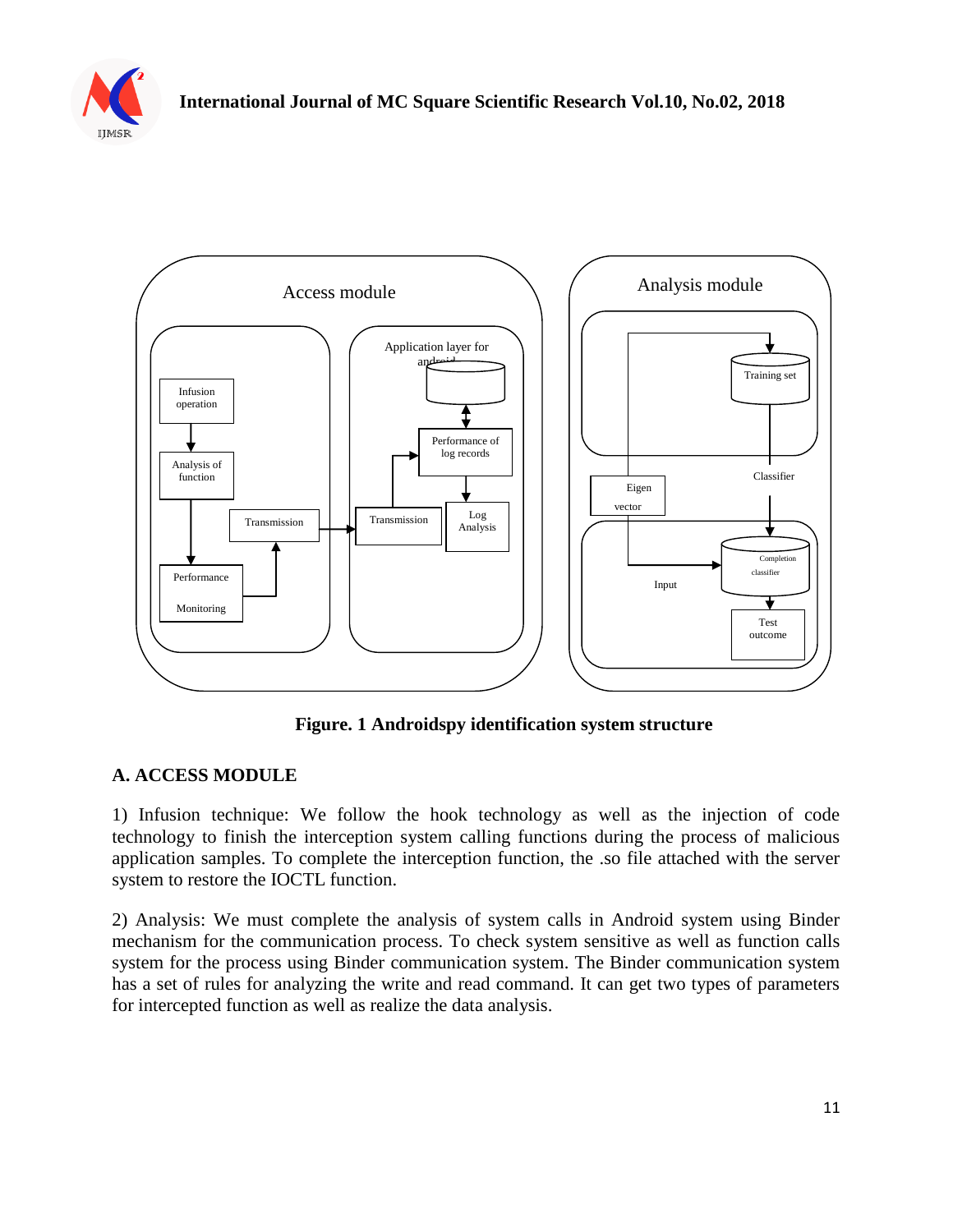

3) Monitoring: Behavior monitoring is used to check the outcomes of analysis data by joining the underlying data as well as extracting process also. In special programs gets access to open the monitoring service data and record operations in the application layer.

4) Record analysis: The customer rules to unite the outcomes of information, the java processing to import the data to analyze as well as getting data. To get data and analyzing process step by step of data adopt.

#### **B. ANALYSIS MODULE**

1) Construction of vector: The collections of more functions are employing to explain the behavior of applications. Consider the system permissions, permissions of sensitive, sensitive APIs and system function, that all collections of application behavior. At the time, the collections of behaviors of sensitive are getting multiple ways from record data to build more eigenvectors.

2) Classifier: In an analysis module, use decision tree algorithm as well as the naïve Bayesian algorithm to prepare for eigenvectors. The collections of record data in behaviors are measured and build eigenvectors. The eigenvectors are prepared for data of input.

3) Detection of malicious application:

The classifier can detect more applications. The classification of application based on 13 functional types as well as the neighbor algorithm. Therese are attached to build the classifiers, use this to detect security threaten.

## **5. RESULT AND DISCUSSION**

The Android application behavior method describes the process of hook technology, as well as infusion technology, are together to process the features from various types of applications together with instant attack behavior. Bias principle included in naïve Bayesian to calculate the probability of each and every condition. Mobile performance is based on the behavioral interception, also the classification as well as the accuracy of Android application identification based on a behavioral interception. In this part, the performance of the behavioral interception impact is measured. In purposely install the malicious applications in android phone and send the message as well as to obtain private data via background. The complete process of injection through various files like .so files and .apk files based on behavior interception. The intercept of function as well as parameter analysis stored in the record for future process. The following table represents the proposed method effectiveness and proves some test samples compare with classic testing tools.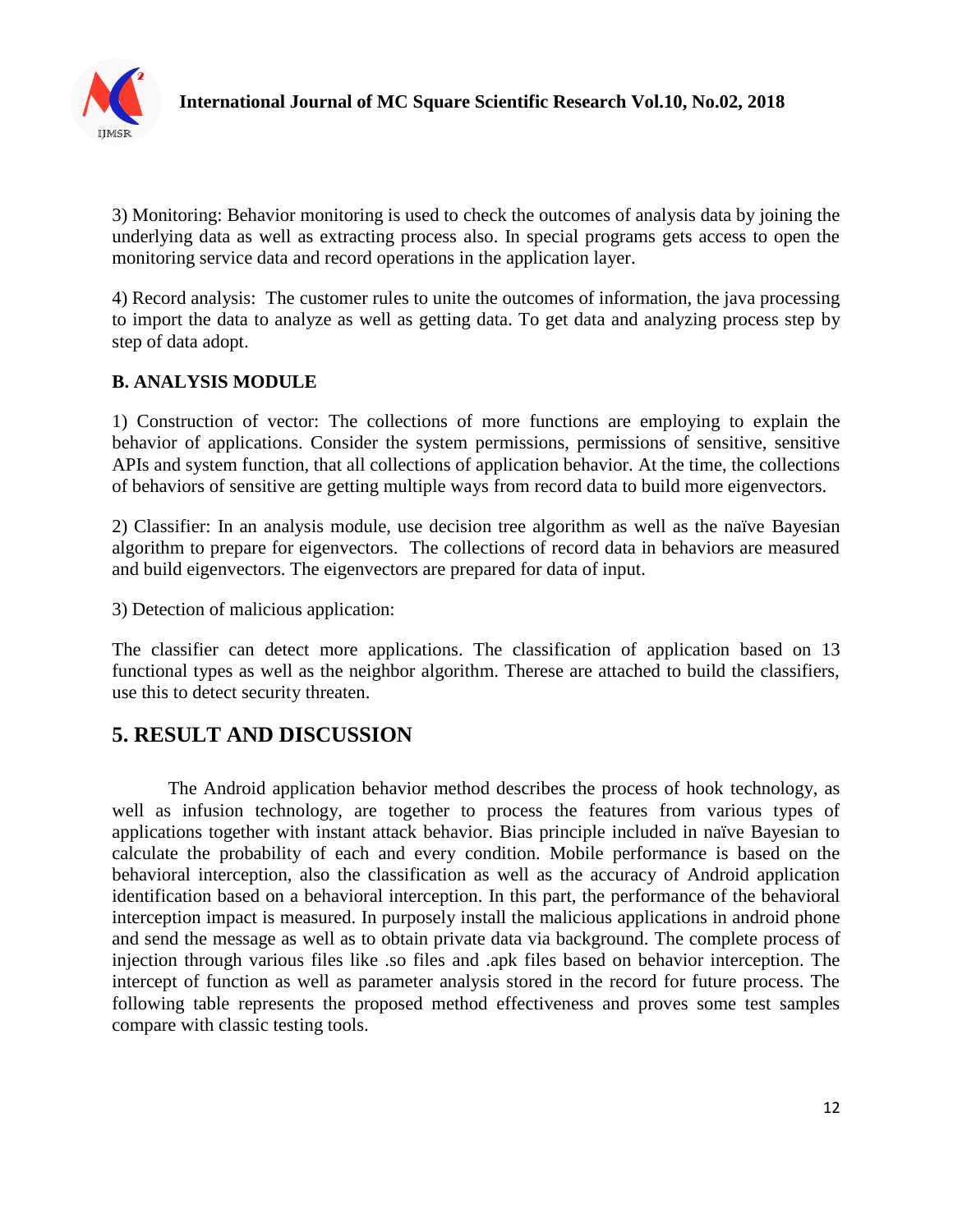

|  | Table 1: characteristics of the proposed tool and other tool |
|--|--------------------------------------------------------------|
|--|--------------------------------------------------------------|

| <b>ALGORITHMS</b>           | <b>Select</b>        | <b>Detection</b>    | <b>Analytical</b> |
|-----------------------------|----------------------|---------------------|-------------------|
|                             | characteristics      | tools               | method            |
|                             |                      |                     |                   |
| $C4.5$ , SVM                | <b>Authority API</b> | Literature          | Combination of    |
|                             |                      | tools               | dynamic and       |
|                             |                      |                     | static            |
| K-means, BN, J48            | <b>API</b>           | Andromaly           | Dynamic           |
| Random forest algorithm     | Authority            | <b>PUMA</b>         | statics           |
| N <sub>o</sub>              | System status        | Literature<br>tools | Dynamic           |
| Application functional      | System call          | Androidspy          | Combination of    |
| classification, C4.5, Naive | functions            | tools               | dynamic and       |
| Bayesian algorithm          |                      |                     | static            |

Some features used to perform system behavior in a better way of malicious applications. The Androidspy can detect the instant attacks accurately based on system functions relationship, permissions as well as sensitive APIs operations. At the same time, other tools unable to detect irregular behavior produced by which Android applications. Moreover, Androidspy uses functional classifications of applications algorithm along with accurate identification.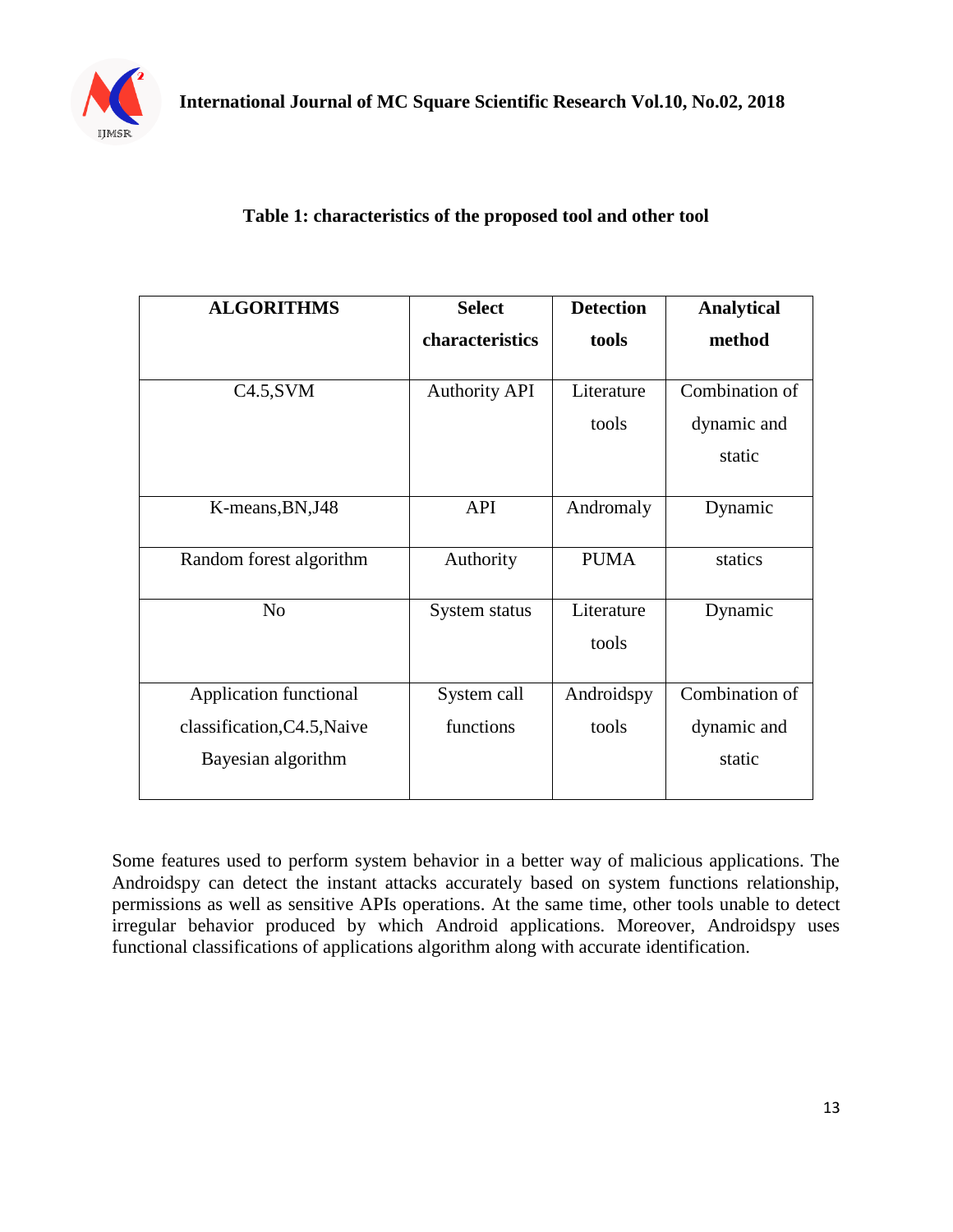

| <b>IDENTIFICATION</b> | $ACC(\% )$ | $TPR(\% )$ | $FPR(\% )$ |
|-----------------------|------------|------------|------------|
| <b>TOOLS</b>          |            |            |            |
| Literature tools      | 87.1       | 81         | 13         |
|                       |            |            |            |
| Andromaly             | 78         | 57         | 14         |
| <b>PUMA</b>           | 81         | 68         | 12         |
| Literature tools      | 78         | 77         | 19.1       |
| Androidspy tools      | 88         | 89         | 4          |

#### **Table: 2 Result of Andriodspy**

Evaluating with sample outcome shows Androidspy system to detect more malicious Android applications along with high classification accuracy as well as low positive rate. Androidspy system detects a better way compared to other tools. The sample result shows Andriodspy obtain better performance in the categories TPR, FPR as well as ACC.

#### **6. Conclusion**

In this paper, a system function to construct eigenvectors using dynamic analysis technique to extract the feature of the system is presented. The major classification model is reorganized by Android application function, decision tree, as well as naïve Bayesian to detect malicious application. First, identify an instant attack using system function. Second, the identification method based on Android application function algorithm and able to identify the irrelevant behavior. At last, compared with other related work, Androidspy tool performs better way about TPR, FPR as well as ACC.

#### **References**

1. Bhattacharya, Abhishek, and Radha Tamal Goswami. "DMDAM: data mining based detection of android malware." In Proceedings of the First International Conference on Intelligent Computing and Communication, pp. 187-194. Springer, Singapore, 2017.Peiravian, Naser, and Xingquan Zhu. "Machine learning for android malware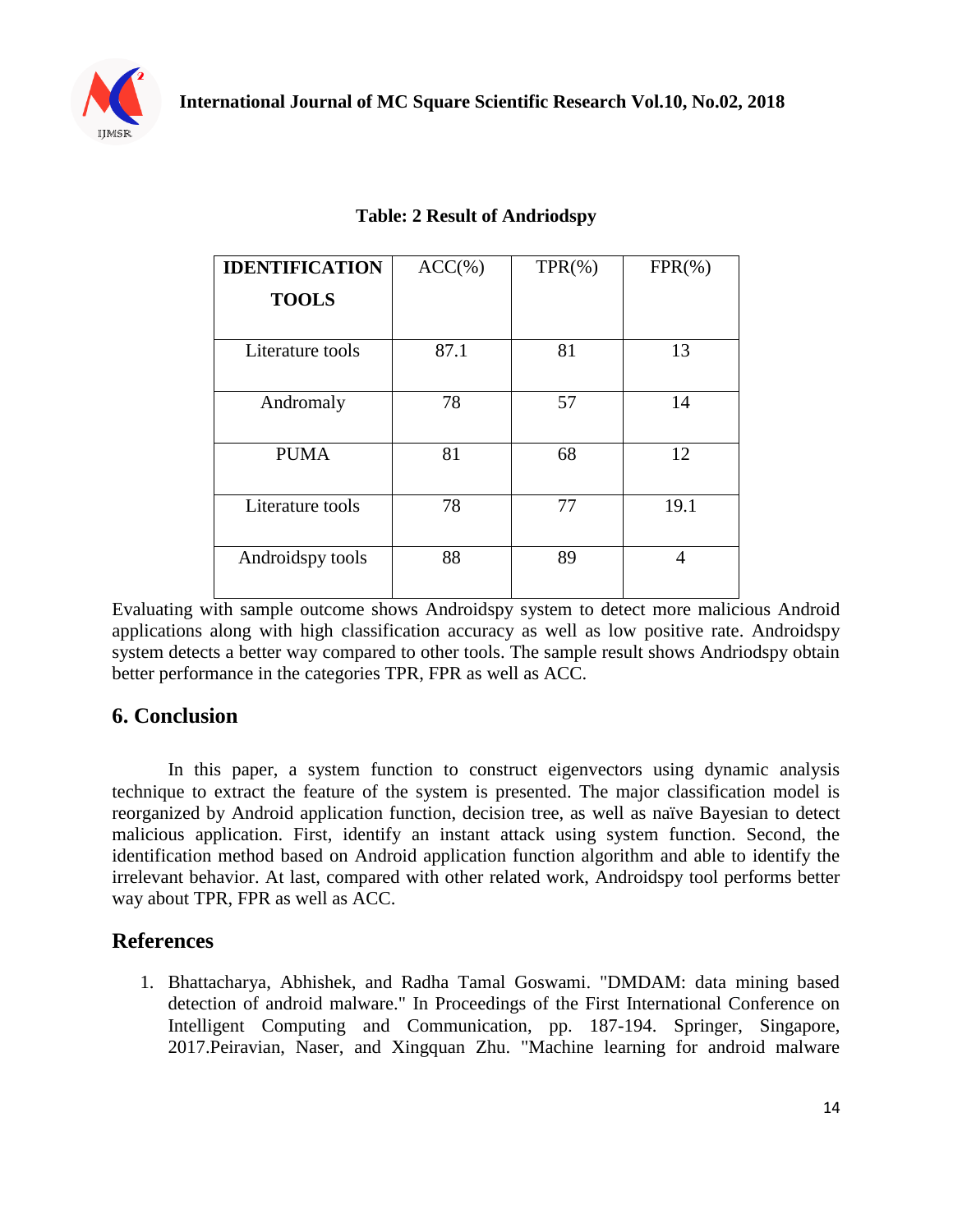

detection using permission and api calls." In 2013 IEEE 25th international conference on tools with artificial intelligence, pp. 300-305. IEEE, 2013.

- 2. Milosevic, Nikola, Ali Dehghantanha, and Kim-Kwang Raymond Choo. "Machine learning aided Android malware classification." Computers & Electrical Engineering 61 (2017): 266-274.
- 3. Li, Jin, Lichao Sun, Qiben Yan, Zhiqiang Li, Witawas Srisa-an, and Heng Ye. "Significant permission identification for machine-learning-based android malware detection." IEEE Transactions on Industrial Informatics 14, no. 7 (2018): 3216-3225.
- 4. Shabtai, Asaf, Yuval Fledel, and Yuval Elovici. "Automated static code analysis for classifying android applications using machine learning." In 2010 International Conference on Computational Intelligence and Security, pp. 329-333. IEEE, 2010.
- 5. Amos, Brandon, Hamilton Turner, and Jules White. "Applying machine learning classifiers to dynamic android malware detection at scale." In 2013 9th international wireless communications and mobile computing conference (IWCMC), pp. 1666-1671. IEEE, 2013.
- 6. Wu, Wen-Chieh, and Shih-Hao Hung. "DroidDolphin: a dynamic Android malware detection framework using big data and machine learning." In Proceedings of the 2014 Conference on Research in Adaptive and Convergent Systems, pp. 247-252. ACM, 2014.
- 7. Chen, Sen, Minhui Xue, Zhushou Tang, Lihua Xu, and Haojin Zhu. "Stormdroid: A streaminglized machine learning-based system for detecting android malware." In Proceedings of the 11th ACM on Asia Conference on Computer and Communications Security, pp. 377-388. ACM, 2016.
- 8. Ham, Hyo-Sik, and Mi-Jung Choi. "Analysis of android malware detection performance using machine learning classifiers." In 2013 international conference on ICT Convergence (ICTC), pp. 490-495. IEEE, 2013.
- 9. Wei, Linfeng, Weiqi Luo, Jian Weng, Yanjun Zhong, Xiaoqian Zhang, and Zheng Yan. "Machine learning-based malicious application detection of android." IEEE Access 5 (2017): 25591-25601.
- 10. Pandiaraj, P. "Efficient Architecture of Combined Radix Dif Algorithm for MIMO-OFDM Application." International Journal of Advances In Signal And Image Sciences 2, No. 2 (2016): 9-13.
- 11. Amjath Ali, J., B. Thangalakshmi, and A. Vincy Beaulah. "IoT Based Disaster Detection and Early Warning Device." International Journal of MC Square Scientific Research (IJMSR) 9, no. 3 (2017): 20-25.
- 12. Prakash, Gyan, Nishant Saurav, and Venkata Reddy Kethu. "An Effective Undesired Content Filtration and Predictions Framework in Online Social Network." International Journal of Advances in Signal and Image Sciences 2, no. 2 (2016): 1-8.
- 13. Prakash, Gyan, Nishant Saurav, and Venkata Reddy Kethu. "An Effective Undesired Content Filtration and Predictions Framework in Online Social Network." International Journal of Advances in Signal and Image Sciences 2, no. 2 (2016): 1-8.